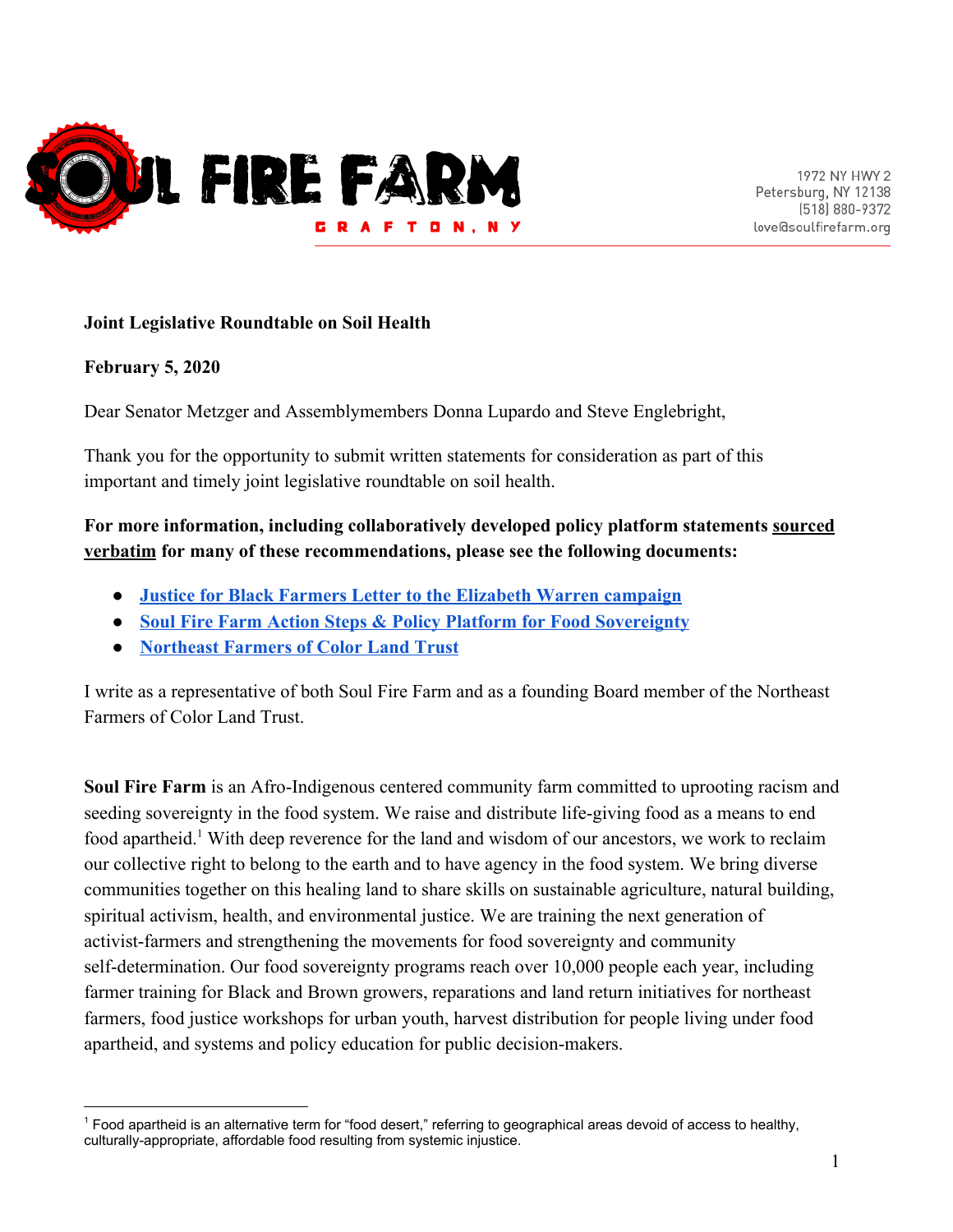

The **Northeast Farmers of Color Land Trust (NEFOC)**, fiscally sponsored by [Soul Fire Farm](http://www.soulfirefarm.org/) [Institute, Inc.](http://www.soulfirefarm.org/), serves the Northeast region of the U.S. (New England/upstate NY.) NEFOC is working towards a collective vision of advancing land and food sovereignty in the northeast region through permanent and secure land tenure for Black, Indigenous, and people of color (BIPOC) farmers and land stewards who will use the land in a sacred manner that honors our ancestors dreams - for sustainable farming, human habitat, ceremony, native ecosystem restoration, and cultural preservation. We are establishing a nonprofit land trust that will acquire land or easements for the purpose of conservation and permanent affordability/access for BIPOC farmers.

Soil health is directly correlated with the land's capacity to provide an abundance of nutrient-rich food, sequester carbon, conserve water, offer habitat for a diversity of living beings, resist pests and diseases, limit erosion, and provide food for New York's urban and rural communities, as well as to buffer farms against a changing climate and extreme weather effects and sustain them over time as sources of agricultural products, jobs, and economic vitality.

At the same time, BIPOC farmers face increasing challenges to implementing soil health frameworks and measures, as rising land costs, encroaching developments on agriculturally viable land, continued discrimination and structural barriers, and increasingly severe weather and pest patterns threaten farm viability. White landowners control between 95-98% of the farmland in the United States and nearly 100% of farmland in the northeast, as well as receiving over 97% of agriculture-related financial assistance.<sup>2</sup> Among 57,865 total agricultural producers in New York state, only 139 are Black producers. Despite comprising 17.6% of the total population of the state, Black farmers make up only 0.24% of New York's farmers.<sup>3</sup> Black farmers currently operate around 1% of the nation's farms, having lost over 12 million acres to USDA discrimination, racist violence, and inequities in the legal system. 85% of the people working the land in the US are Latinx migrant workers, yet only 2.5% of farms are owned and operated by Latinxs. People of color are disproportionately likely to live under food apartheid and suffer from diabetes, heart disease, and other diet related illness. Labor laws continue to permit the exploitation of farm and food workers. Access to non-predatory capital continues to be a primary barrier, leaving little support for farmers

<sup>2</sup> USDA, National Agricultural Statistics Service, 2017 Census. (https://www.nass.usda.gov/AgCensus/) <sup>3</sup> Matthew Simon, Ethegra Social Change Network & Black Farmer Fund,

[https://public.tableau.com/shared/G4X3WSYFG?:display\\_count=y&:origin=viz\\_share\\_link](https://public.tableau.com/shared/G4X3WSYFG?:display_count=y&:origin=viz_share_link)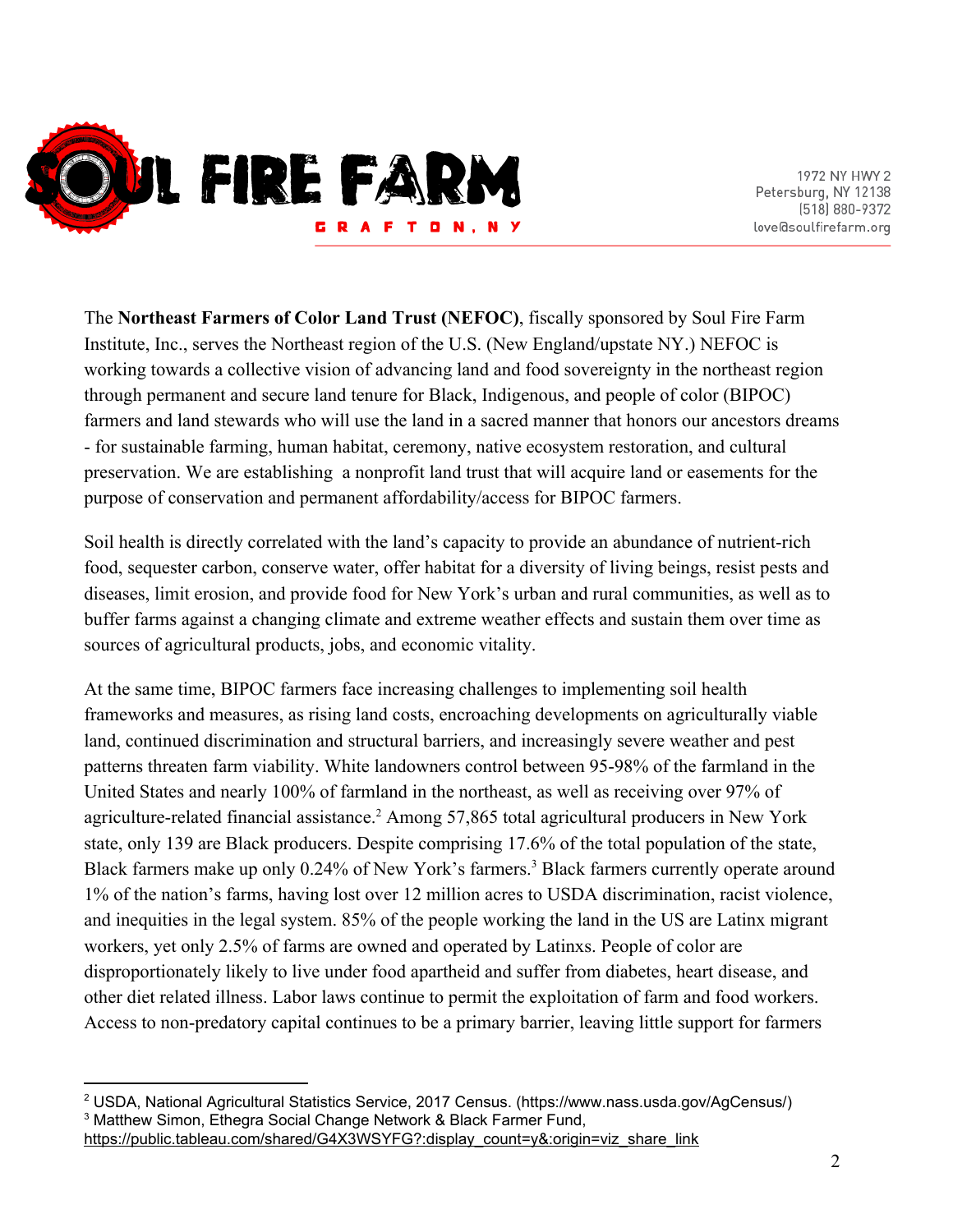

of color who often work on a smaller scale and may seek to implement the frequently more labor intensive regenerative farming practices that have been documented to contribute to soil health.

Fortunately, the policy infrastructure that can support economic viability for farmers of color has the potential to offer the added benefit of leading to meaningful protections and investments in soil health. Many of the farmers who have experienced land loss, structural marginalization, and systematic discrimination over time have long been on the frontlines of soil and climate stewardship, practicing soil-beneficial, climate resilient, and climate change mediating agriculture that increases topsoil depth, protects biodiversity, and promotes carbon sequestration. Often developing business models that channel resources back into families and communities, these farm systems and models stand in contrast to some conventional agricultural models that may contribute to climate change, soil degradation, income inequality, and inequitable food distribution. Protections and supports for BIPOC farmers that address the U.S. history of land and labor theft, along with inequities in access to land, credit, training, technical assistance, and insurance, among other resources, will represent a corollary investment in the state's soil, ecological, and public health. There is an urgent need for state funding and policy supports for farming systems that make it possible for farmers to access land; secure land tenure that enables and incentivizes long-term investments in soil health; continue to work and steward the soil; pay workers a living wage; gain the knowledge, experience, and technical assistance needed to integrate climate-smart soil health measures into their operations; and access financial resources to offset the initial and ongoing costs of investing in sustainable agricultural systems. With this in mind, we offer our assessment of the following statewide challenges and proposed solutions related to soil health.

## **LAND ACCESS & SECURE LAND TENURE**

Investing in and witnessing the impacts of soil health improvements can be a decades-long process. Meaningful, long term investments in soil health require 1) land access for farmers and aspiring farmers willing to commit to such actions and 2) secure land tenure that incentivizes soil conservation and improvement over time, provides the security of a viable farm business that supports the necessary financial, labor, and whole systems investments in soil health, as well as a sustained relationship with land that fosters knowledge of how to encourage site-specific soil health. Land access and secure land tenure continue to be the number one barriers for Black, Indigenous,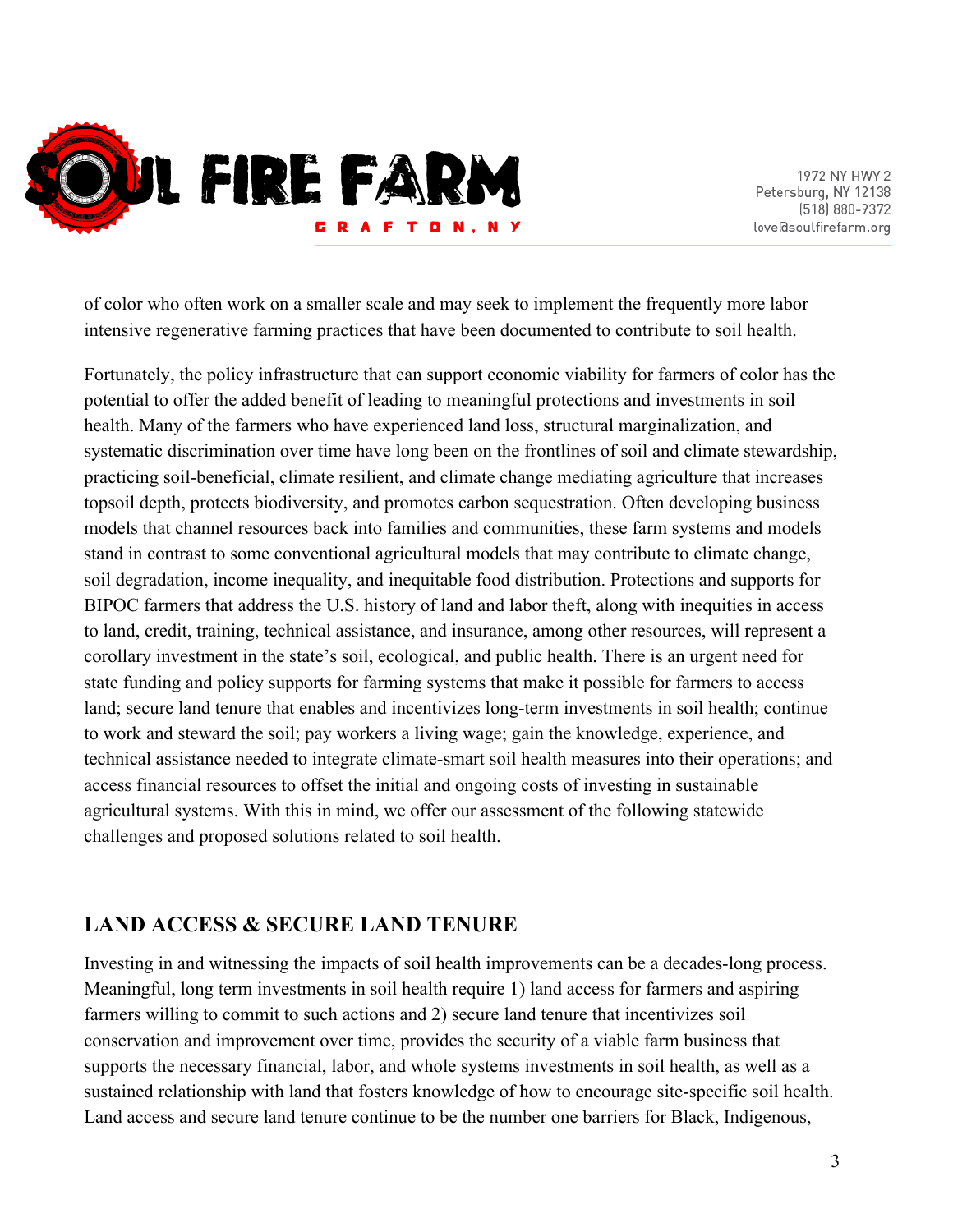

and other farmers of color seeking to steward the land through regenerative, sustainable agricultural practices, and the primary impetus for farmers to exit the profession. The high costs of purchasing land and the relative insecurity of land lease arrangements threaten farmers' ability to implement soil health practices at the scale and scope that create soil health improvements over time. Meanwhile, thousands of farmland acres have converted to industrial and residential development over the past few decades in New York state, where there continues to be high risk of farmland transitioning through processes of gentrification, lack of succession planning, and commercial speculation. According to *The Future of Family Farms*, "Land ownership provides the stability, the autonomy, the opportunity for long-term planning and investment, and the wealth creation potential that is central to our agricultural history. Farmers who own their land have more security and autonomy."<sup>4</sup> Black, Indigenous, and other farmers of color have historically faced racial exclusion and systems of discrimination that has prevented them from accessing and retaining stewardship of land. Not only do many such farmers intend to implement soil health practices on their hoped-for future farms, but their participation buoys local agricultural economies and often leads to the production of nutritious, culturally relevant foods that meet the needs of communities that may not currently have access.

# **Proposed Solutions:**

- Create and support pathways to secure, long-term land tenure for farmers practicing agriculture that promotes soil health, including programs that specifically address land access for Black, Indigenous, and other people of color farmers.
- Expand land link programs that match available land or land in succession planning with farmers that pledge to protect and improve soil health.
- Build in tax incentives for aging and retiring farmers to sell land to the rising generation of farmers practicing regenerative agriculture that promotes soil health.
- Look to California's AB 989—the [Regional Economies and Equity in Agricultural Lands](https://leginfo.legislature.ca.gov/faces/billNavClient.xhtml?bill_id=201920200AB986) [\(REEAL\) Act—](https://leginfo.legislature.ca.gov/faces/billNavClient.xhtml?bill_id=201920200AB986)for guidance on the creation of state funds that conserve farmland and offer access to financial supports such as down-payment assistance and capital for infrastructure

<sup>4</sup> Neil Hamilton, Teresa Opheim (Ed.), *The Future of Family Farms: Practical Farmers' Legacy Letters Project*, Iowa City: University of Iowa Press, 2016.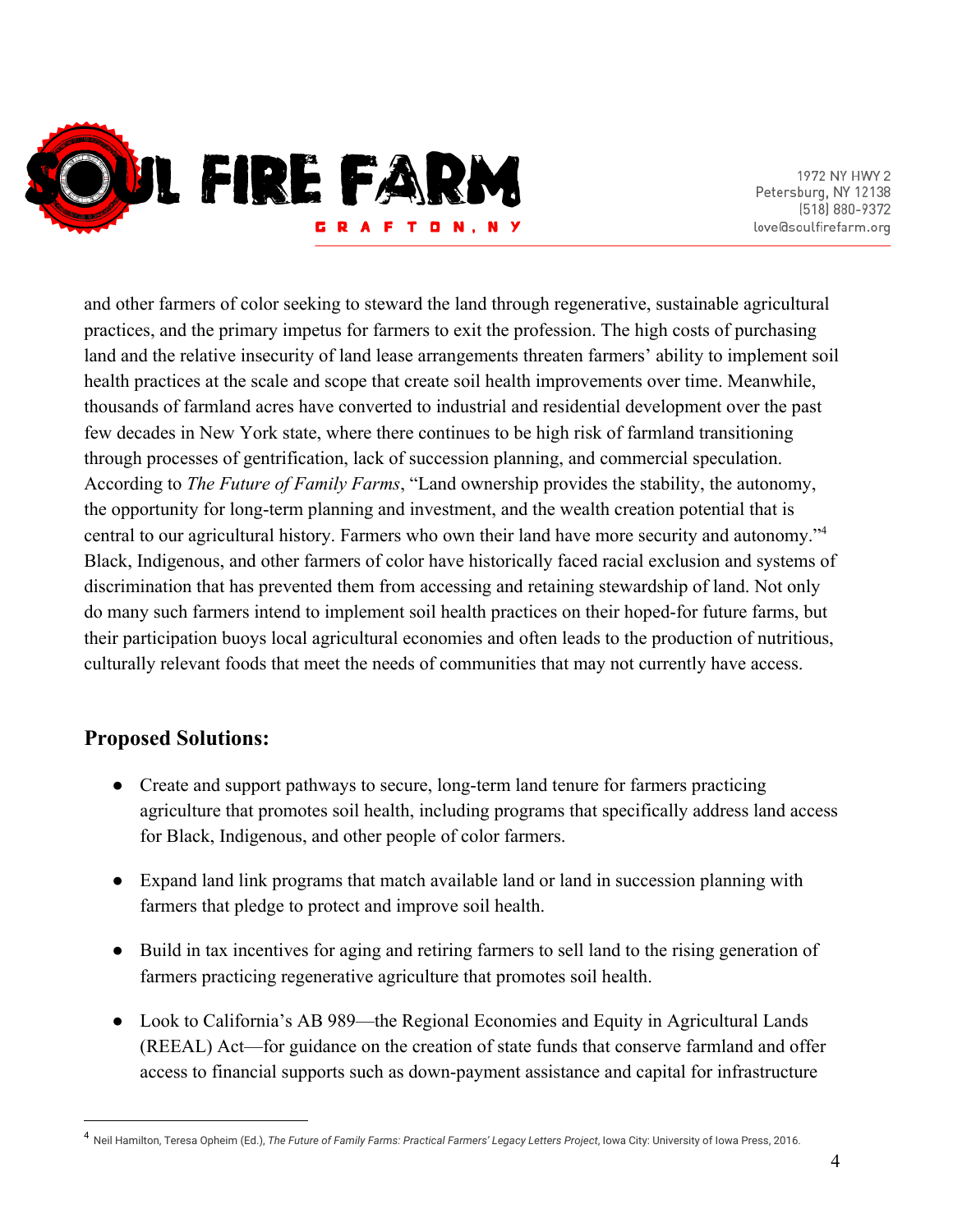

improvement to Black, Indigenous, and other farmers of color seeking to steward land using soil-friendly agricultural methods.

- Explicitly incorporate soil conservation practices into such measures as the Working Farm Protection Act. Designate NY Farmland Protection Implementation Grants Program (FPIG) funding toward supporting updates for such protections as working farm easements (with preemptive purchase rights and compensation for the land's future agricultural use value) to ensure affordability for protected farmland and its maintenance and improvement using sustainable farming practices rather than passing into residential use.
- Ensure that Black, Indigenous, and other people of color supportive of and knowledgeable about regenerative agriculture are included as navigators in the *Farmland for a New Generation* New York "Regional Navigator" program – coordinated by American Farmland Trust in partnership with the State of New York, agricultural organizations, land trusts, and others – which aims to match farmland owners who hope to keep their land in farming with the next generation of farmers seeking land.
- Fund BIPOC-led land link programs to connect farmers with land that will be stewarded in accordance with evidence-based, documented soil health promoting practices.
- Update and develop state-funded avenues to enact the primary tenets of the Endangered Black Farmer Act of 2007, which would have addressed ongoing racial discrimination by creating new conservation, credit, and land protection programs for Black farmers, among other necessary steps.

# **LAND TRUSTS & SOIL HEALTH STEWARDSHIP**

Along with pathways to equitable access to land and supportive structures for protecting and strengthening land tenure and farms' economic viability, community land trusts, such as the Northeast Farmers of Color Land Trust, have the potential to foster collective soil stewardship and positive health and wellness outcomes for BIPOC communities in New York state. Through the promotion and mandate of carbon-neutral, regenerative agriculture on NEFOC land holdings, we honor the vital roles our ancestors had in innovating and upholding agriculture as a practice of soil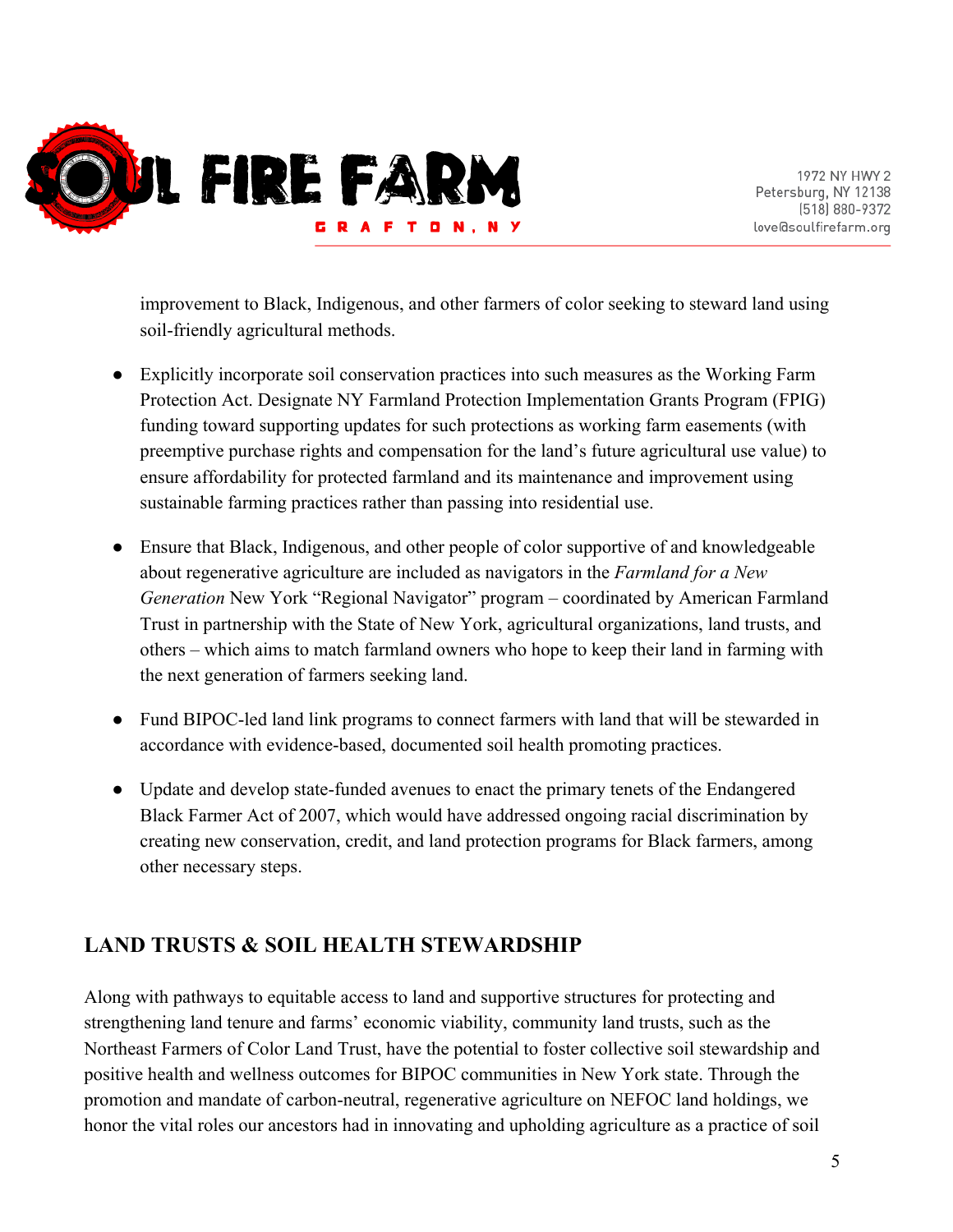

and climate stewardship and a means toward food sovereignty, dignity, and self-determination. Soil health-protective farming as supported by community land trusts contributes not just to the immediate well being and prosperity of urban and rural communities, but represents a long term investment in New York's future economic, ecological, and health benefits. In this age of climate crisis, agriculture that sustains the land, strengthens resilience, and sequesters soil carbon holds powerful urgency.

## **Proposed Solutions:**

- Strengthen and expand state conservation programs that facilitate affordable land access and transfer to community land trusts, such as the Northeast Farmers of Color Land Trust.
- Provide funding for a network of BIPOC-led land trusts that absorb Black farmland and transfer it within the black community. Set aside agricultural easement dollars for Black farmers. (Proposed by [Black Land and Power Coalition](https://www.blackfoodjustice.org/blacklandfund))
- Invest in succession planning programs for retiring farmers that set aside land for beginning farmers of color practicing regenerative, soil-friendly agriculture—with specific benchmarks for Black farmers, who are most underrepresented in NY state.

# **ECONOMIC INCENTIVES & SUPPORTS FOR SOIL HEALTH IMPROVEMENTS, CLIMATE RESILIENCE, AND CLIMATE-SMART AGRICULTURE**

Investments in the labor, equipment, and practices that promote soil health can present prohibitive costs, especially for farmers transitioning from conventional or other systems. Reduced tillage equipment, cover crop seeds, mulches, biodiversity restoration resources, and increased labor hours for soil preparation and weeding are just some of the many upfront and ongoing costs that may arise in soil health-oriented farming systems. In addition to supporting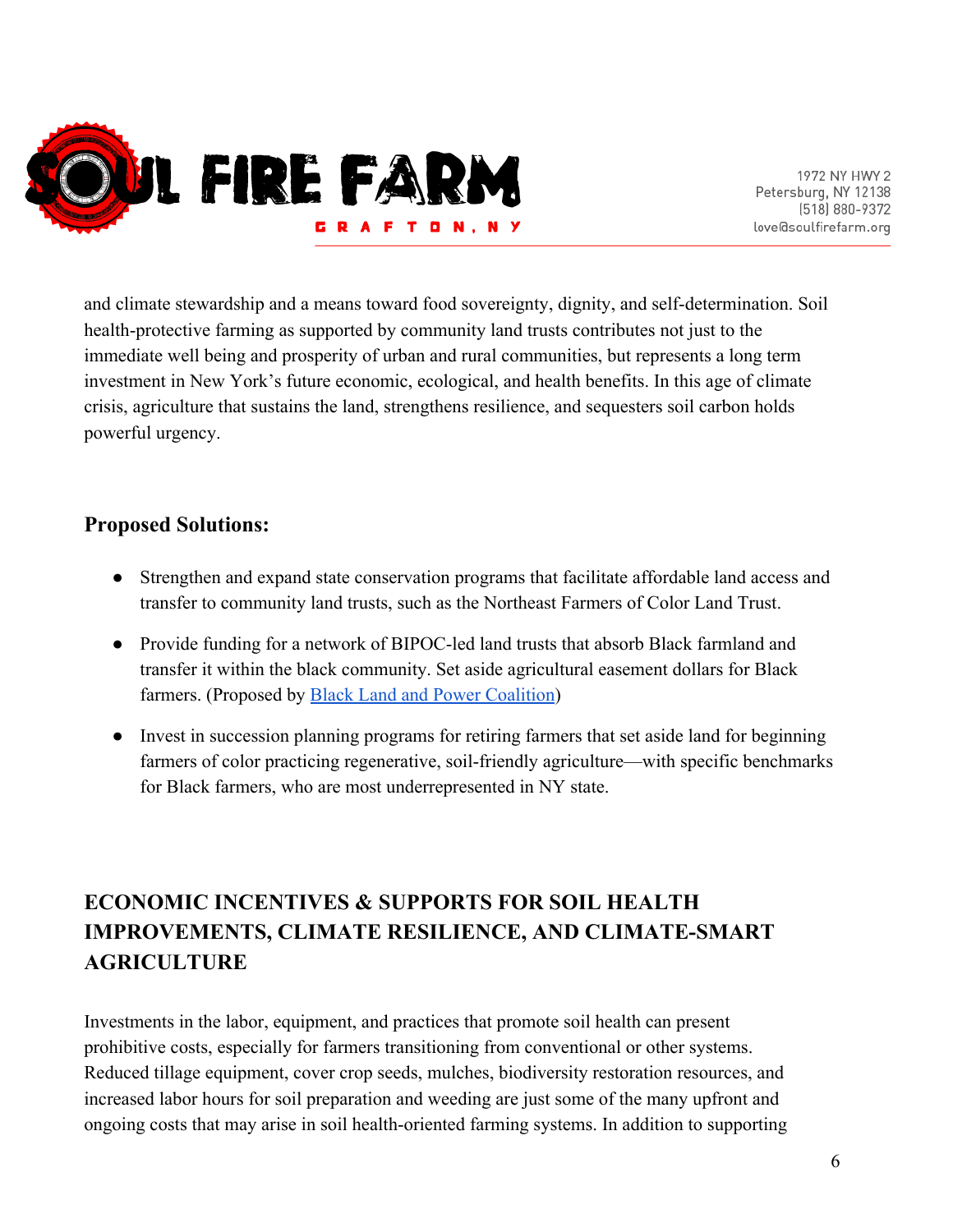

conversion models that favor farmland affordability, state government can invest in programs that expand access to credit, capital, and business planning assistance for current and aspiring farmers seeking to implement soil health practices on their farms.

## **Proposed Solutions:**

- Via increased taxation on conventional, industrial agriculture for documented negative environmental and soil health externalities (pesticides, carbon emissions, pollution runoff), generate public funds to pay farmers for preserving and enhancing ecosystem services and guarding the public trust (water purification, carbon sequestration, pollination, biodiversity) and prioritizing soil health.
- Secure and protect non-predatory credit and capital for independent producers utilizing regenerative agricultural practices, particularly farmers of color.
- Address historical inequities in lending and zoning by providing no-interest loans to beginning farmers of color with specific participation benchmarks for Black and Indigenous farmers, disaggregating any programmatic designations of "socially disadvantaged farmers," since access to land and resources varies by race even among farmers of color.
- Invest in the Black Farmer Fund of New York, a nonprofit investment vehicle that acts as a collective resource by providing start-up capital to farms and food businesses in the Black community.
- Create financial supports and state-funded grant programs to support smaller and independent producers so that they can pay a living wage to farmworkers, ensuring farm viability over time, secure livelihoods, and worker retention, and enabling greater labor and capital investments in soil health measures.
- Equalize and expand access to crop insurance, equipment sharing, and low interest credit for independent producers, particularly producers of color. Fund free legal and accounting clinics for farmers.
- Increase access to markets for farmers of color through funding food hubs, processing centers, farmers markets, and farm to institution programs. Provide funding for BIPOC-led food hubs.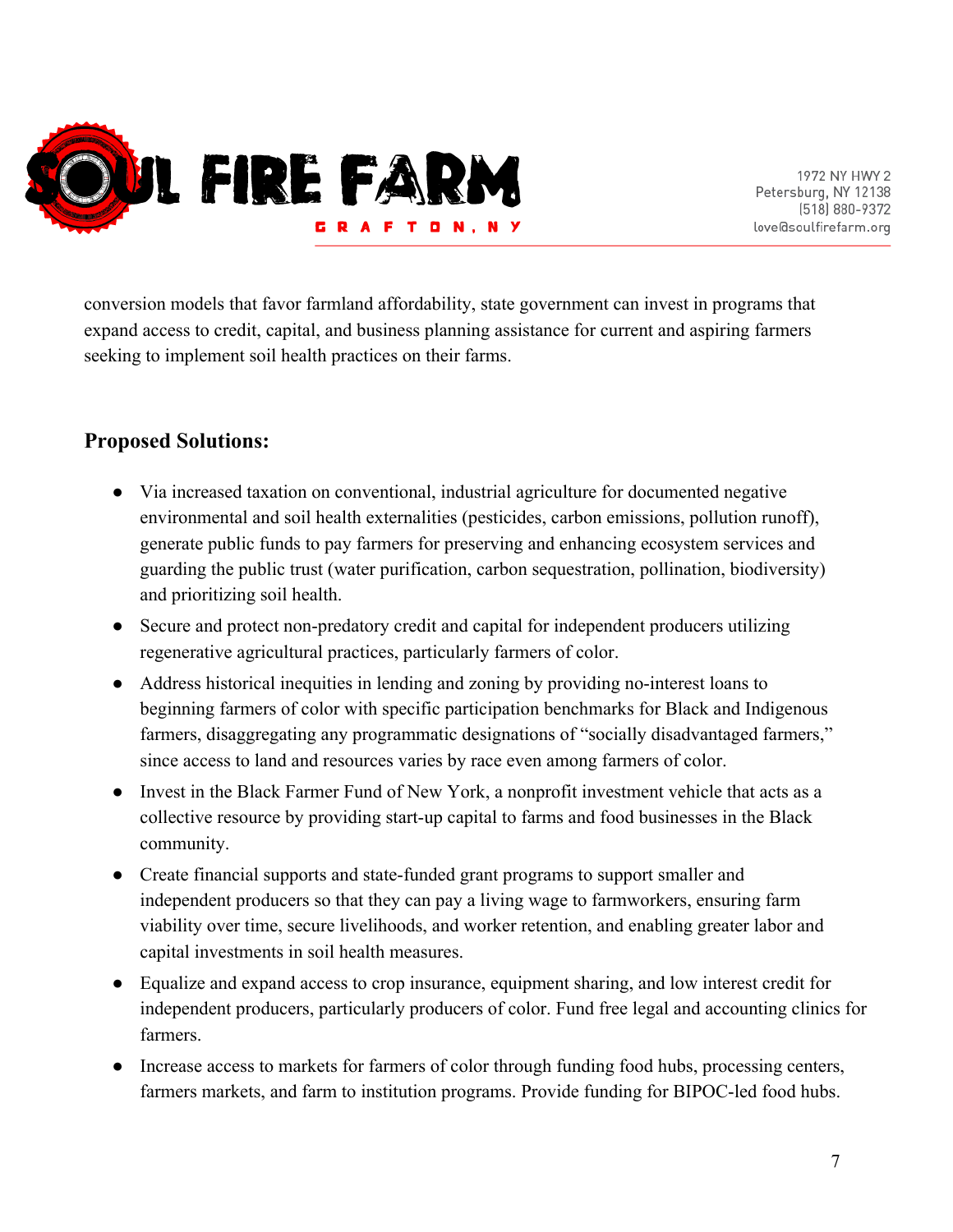

Create targets and clear incentives for the farmer income benefits of market access to be re-invested in on-farm soil health systems.

- Provide capital, credit, and tax breaks to worker and community-owned cooperative food enterprises that generate wealth for BIPOC communities and incentivize purchasing from farmers practicing regenerative agriculture.
- Institute farmer debt forgiveness programs in cases of discrimination. Stronger farmer livelihoods can in turn benefit and enable sustainable farming and soil health practices.
- Secure fair markets, fair prices, and fair wages for all farmers and farmworkers to enable economically stable livelihoods.
- Include urban farms practicing soil-friendly agriculture in conservation easements.
- Create added incentives through the New York State Young Farmers Loan Forgiveness Incentive Program for farmers to obtain training in and pursue professional careers in sustainable agriculture.

# **AGRICULTURAL TRAINING & RESEARCH**

Many BIPOC farmers seek to practice methods proven over generations to support soil health, sequester soil carbon, and fortify resilience to climate change and severe weather effects. Despite the focus of some farm advisors and technical assistance providers on promoting and disseminating information about soil health practices, there continues to be a distinct lack of farm advisors that reflect both the diversity of farmers in New York state and the full range of research and technical assistance that might support farmers' capacity to enact such measures. Often, existing training programs fail to meet the needs of or enable access for BIPOC farmers seeking BIPOC-led, culturally relevant training in regenerative agriculture. Along similar lines, a shortage of trained, skilled farm labor impedes the successful implementation and sustained innovations of small and mid-scale farmers seeking to put into practice concrete plans for improving soil health over time.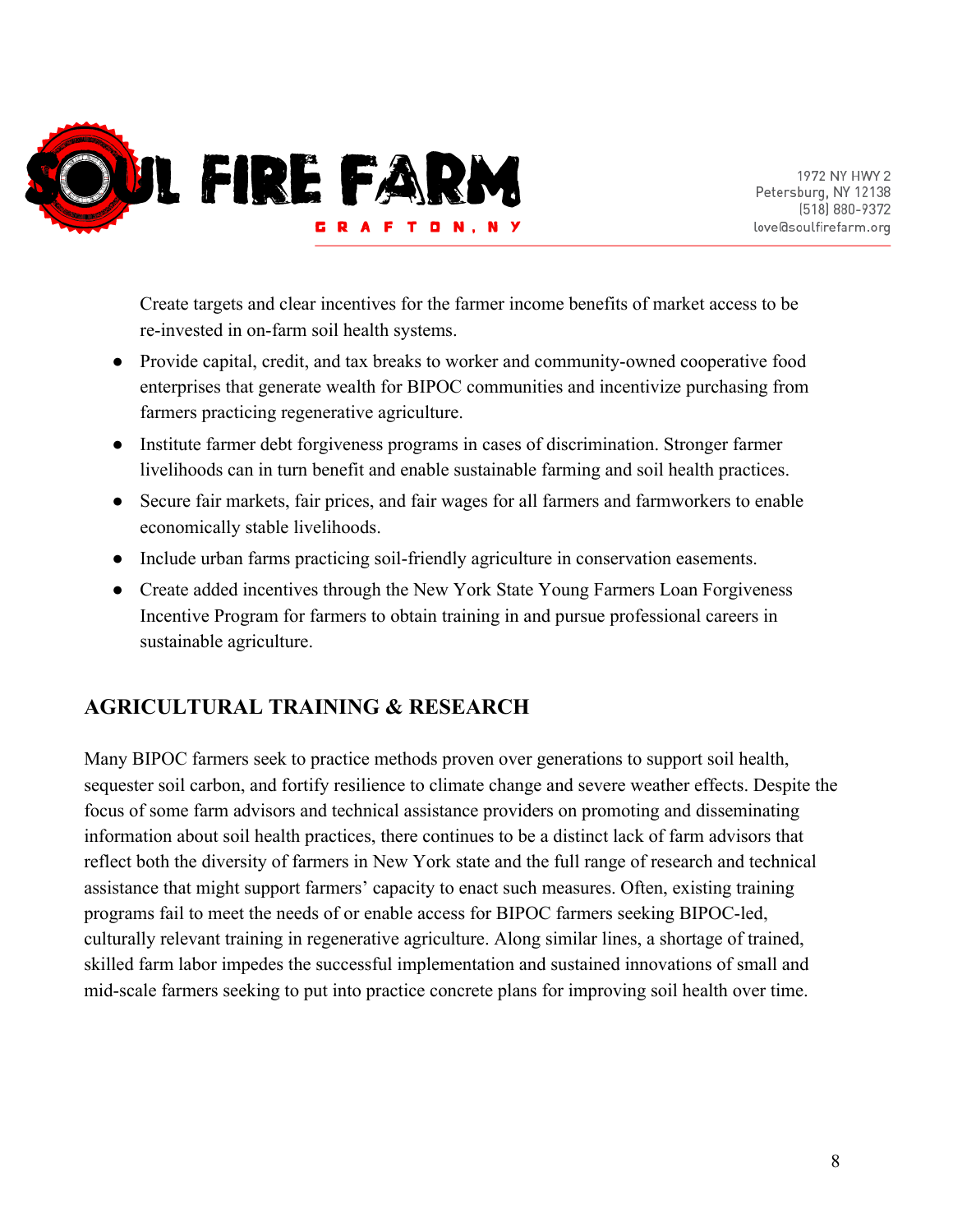

## **Proposed Solutions:**

- Incorporate consideration of specific benchmarks for soil health and regenerative agricultural practices into grantmaking through the Farmland Protection Implementation Grants (FPIG) Program.
- Increase funding for soil health-focused on-farm, farmer-led research initiatives in partnership with Cornell Cooperative Extension and the county extension offices.
- Designate funding for public interest research specifically focused on the declining numbers of Black and Indigenous farmers, the unique technical needs of farmers practicing integrated soil health management, and farmers' growing needs for information about climate resilient and climate-friendly methods.
- Promote and fund professional development pathways for farm advisors that reflect the diversity of the next generation of farmers, as well as the agricultural knowledge and research they seek.
- Ensure funding for community-based, culturally relevant, BIPOC-led training and technical assistance programs for the next generation of Black, Indigenous, and other farmers of color seeking to implement soil health measures. Offer credit-bearing arrangements through partnerships with community colleges and Cornell University, and fund salaries and scholarships for on-farm certificate programs led by BIPOC soil stewards.
- Drawing on California AB 838 for recommendations, create a coordinated statewide program to prioritize technical assistance for small-scale, limited resource farmers and new farmers, including increasing the number of small farm advisors in the state, expanding applied research on regenerative agriculture, and tracking racial demographics of program participants with a focus on engaging Black, Indigenous, and other farmers of color and supporting their economic viability.
- Create supportive pathways for guestworkers, migrant workers, and undocumented farmworkers to become land and/or business-owning farmers/owner-operators.